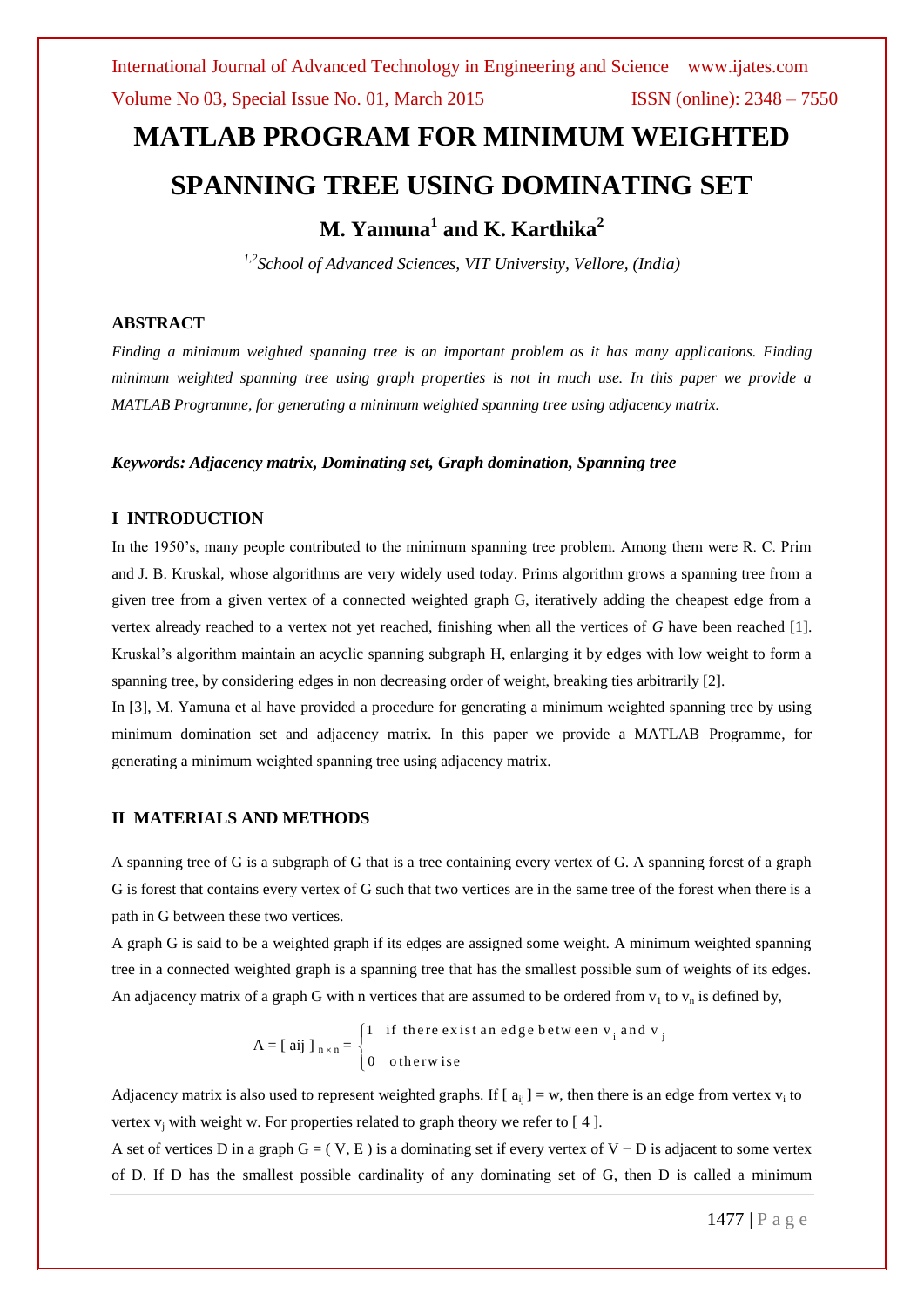dominating set. The cardinality of any minimum dominating set for G is called the domination number of G and it is denoted by  $\gamma$  (G).  $\gamma$  – set denotes a dominating set for G with minimum cardinality. The open neighborhood of vertex  $v \in V(G)$  is denoted by N (v) = {  $u \in V(G)$  | (uv)  $\in E(G)$ }, while its closed neighborhood is the set N  $[v] = N(v) \cup \{v\}$ . The private neighborhood of  $v \in D$  is denoted by pn  $[v, D]$ , is defined by pn  $[y, D] = N(y) - N(D - \{y\})$ . For properties related to domination theory we refer to [5].

#### **Graph Domination**

In [ 3 ], M. Yamuna et al have defined a  $\gamma$  - set  $D \in V$  as a graph domination set if D covers all the vertices and edges of G. A  $\gamma$  – set D of G that satisfies this property is denoted by  $\gamma_G$  (G).

In all the graphs circled vertices represent a  $\gamma$  - set D.

#### **Example**





The graph G in Fig. 1 is a graph domination graph. The  $\gamma$  – set { u<sub>1</sub>, u<sub>2</sub>, u<sub>3</sub>, u<sub>4</sub>, u<sub>5</sub> } covers all the edges and vertices of G.

In [ 3 ], they have proved the following result

**R1.** Let G be a weighted connected graph with n vertices and D be a γ - set for G that covers all the edges of G. Then there is a spanning tree T for G such that

1.  $\gamma(G) = \gamma(T)$ .

2. T is minimum weighted.

Given any weighted graph G a minimum weighted spanning tree can be obtained using the following steps.

**Step 1** Consider the vertices in D, where D is a graph dominating  $\gamma$  - set for G.

**Step 2** Include the private neighbor of every vertex in D.

**Step 3** Include the 2 dominated vertices ( taking care to pick the edge with smallest weight ).

**Step 4** Combine the spanning forest into a spanning tree by including an edge with minimum weight each time.

Spanning tree generation using the above steps is given in the following example for the graph in Fig. 2.



**Fig. 2**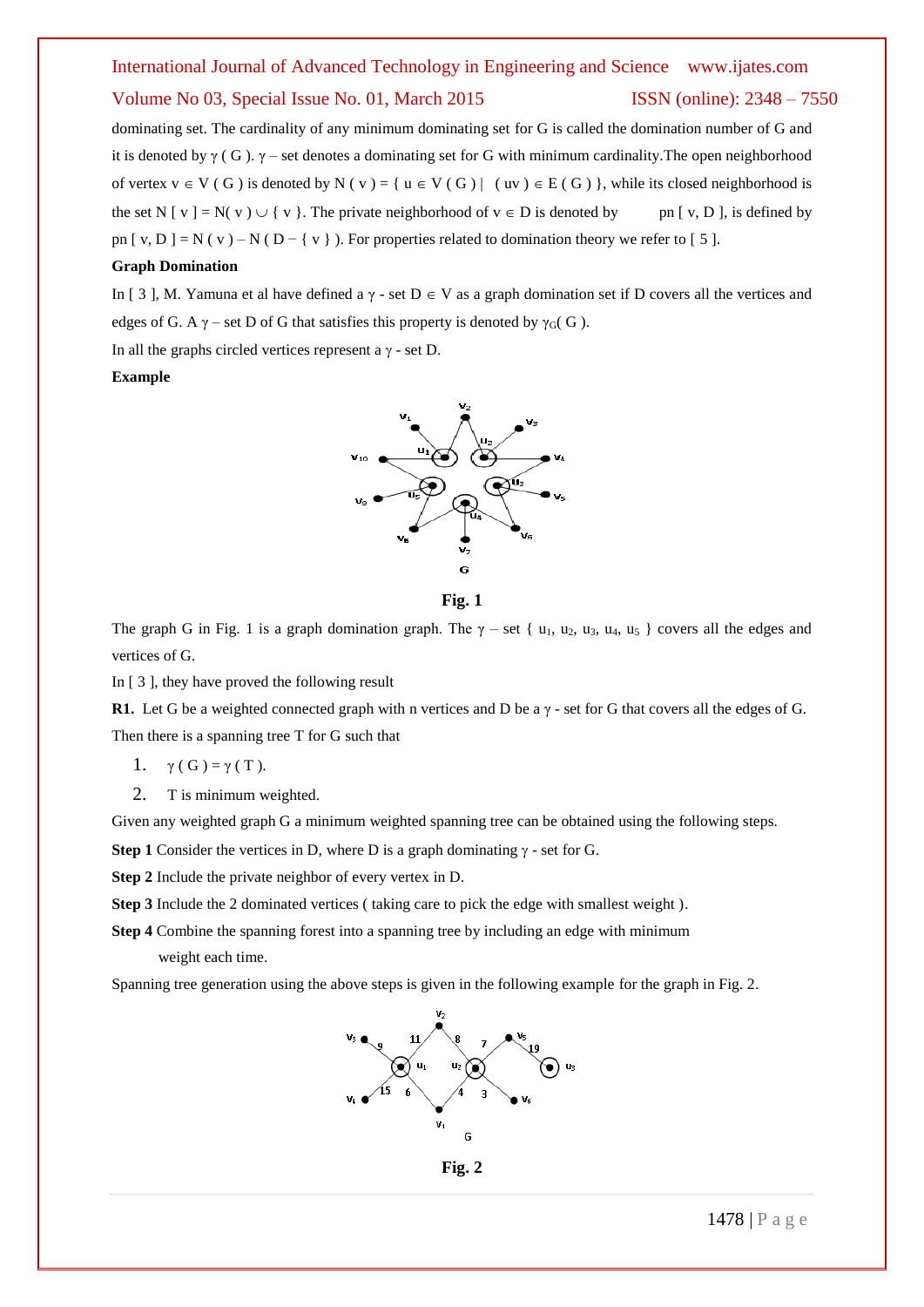By using R1 and the steps, we can generate a minimum weighted spanning tree from a weighted graph.





#### In Fig. 3,

- (a) The graph represents the spanning forest that contain vertices in  $D = \{u_1, u_2, u_3\}$ only.
- (b) The tree partially constructed by adding minimum weighted edges belonging to pn[  $u_1$ , D ] and pn [  $u_2$ , D ], where pn [  $u_1$ , D ] = {  $v_3$ ,  $v_4$  }, pn [  $u_2$ , D ] = {  $v_6$  }.
- (c) The tree partially constructed by adding minimum weighted edges belonging to 2 dominated vertices.
- (d) Minimum weighted spanning tree generated from D. The weight of this spanning tree is equal to 71.

#### **Adjacency Matrix Using γ - set**

In this procedure from [ 3 ], G is a weighted connected, graph domination graph with n vertices. Let  $D = \{u_1,$  $u_2, \ldots, u_k$ , and  $V - D = \{v_1, v_2, \ldots, v_m\}$ ,  $k + m = n$ . Let X be the adjacency matrix of G. For comfort of discussion, let us arrange the rows and columns of X as follows

$$
\mathbf{X} = \begin{bmatrix} \mathbf{X}_{11} & \mathbf{X}_{12} \\ \mathbf{X}_{21} & \mathbf{X}_{22} \end{bmatrix}
$$

where X11 represents adjacency between vertices in D, X12 and X21 between vertices in D and V – D and X22 between vertices in V − D. In a graph domination graph, since V − D is independent, X22 is a null matrix. Using these notations and procedure we have developed the MATLAB code.

#### **MATLAB Code for Generating Minimum Weighted Spanning Tree**

Using the above explained procedure and adjacency matrix X we have developed a MATLAB program for the same. The coding part of the program is given inn snapshots 1,2.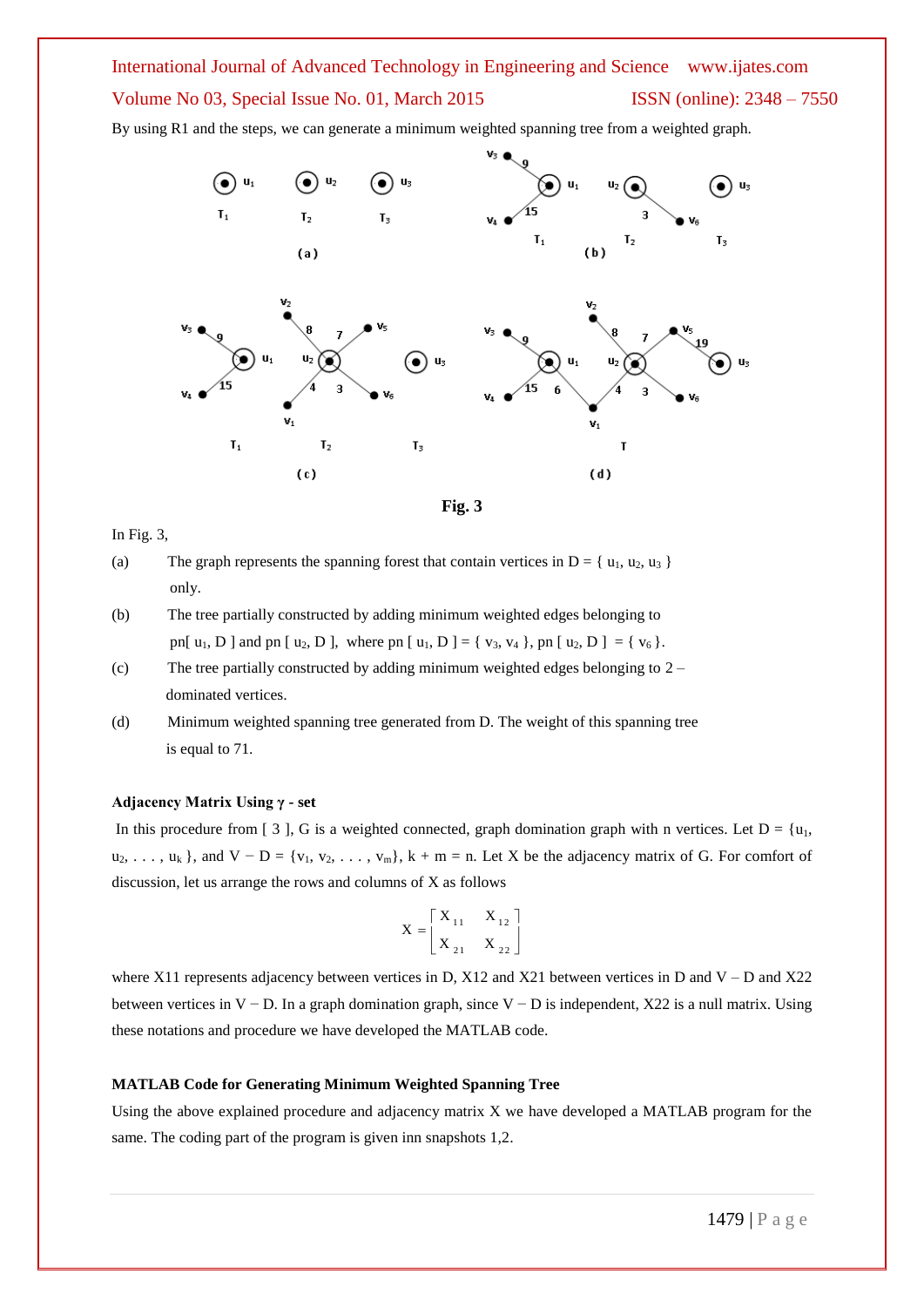|                 |                          | $\mathbb R$ C:\Documents and Settings\Administrator\Desktop\mat sp\spexamplee1.m* $\Box$ |
|-----------------|--------------------------|------------------------------------------------------------------------------------------|
|                 |                          | File Edit View Text Debug Breakpoints Web Window Help                                    |
|                 |                          | A f   目右   看看   直角   相相   stack   Base  <br>$D \ncong H$<br>る亀亀の○<br>- 145<br>⊠          |
| $\vert$         | $\qquad \qquad -$        | ᄾ<br>$X=$ input('Enter the adjacency matrix $X = '$ )                                    |
| $\overline{c}$  | -                        | $k = input('Enter the gamma value k = ');$                                               |
| 3               | <b>—</b>                 | $n = size(X, 2)$ ;                                                                       |
| 4               | -                        | $m=n-k$ ;                                                                                |
| 5               | -                        | $X11 = X(1:k, 1:k);$                                                                     |
| 6               | -                        | $X12 = X(1:k, k+1:n);$                                                                   |
| 7               | -                        | $X21=X(k+1:n, 1:k);$                                                                     |
| 8               | <b>-</b>                 | $X22=X(k+1:end, k+1:end);$                                                               |
| 9               | <b>—</b>                 | A=X12                                                                                    |
| 10              | -                        | $A(\sim A)$ = inf;                                                                       |
| 11              |                          | $[A1, A2] = min (A)$                                                                     |
| 12              | -                        | $A3 = [1:m];$                                                                            |
| 13              | <b>-</b>                 | A4=[A3;A2];                                                                              |
| 14              | -                        | for kl=1:m                                                                               |
| 15              | -                        | $a2 = A2$ (:, kl);                                                                       |
| 16              | -                        | $a3 = A3(:, k1);$                                                                        |
| 17              | -                        | $X12(a2, a3) = 0;$                                                                       |
|                 | $18 -$                   | end                                                                                      |
|                 | $19 -$                   | X12,                                                                                     |
| 20 <sub>l</sub> | -                        | $X = [X11 X12];$                                                                         |
| 21              |                          | $X2 = [X12' X22];$                                                                       |
| 22              | -                        | $X=[X; X2];$                                                                             |
| 23              | -                        | $B=[1:n];$                                                                               |
| 24              | -                        | $BI=[1:k];$                                                                              |
| 25              | -                        | $XI = [B;X]$                                                                             |
| 26              |                          | $X2 = X1(1, :);$                                                                         |
| 27              | -                        | $B = []$                                                                                 |
| 28              | -                        | $z=[1;$                                                                                  |
| 29              |                          | $F=[1;$                                                                                  |
| 30              |                          | for $R = random(n)$                                                                      |
| 31              |                          | R= input('Enter the row number randomly: $R =$ ')                                        |
| 32              | -                        | $A5 = A4$ (:, $A4(2$ , :)==R)                                                            |
| 33              | Ξ                        | if isempty(A5)                                                                           |
| 34              | -                        | break.                                                                                   |
| 35              | $\overline{\phantom{0}}$ | end                                                                                      |
| 36              |                          | $A6 = A5(2, :);$                                                                         |
| 37              |                          | $Ac=AG(:, 1);$                                                                           |
| 38              |                          | $A7 = A5(1, :)$                                                                          |
|                 |                          |                                                                                          |

**Snapshot 1**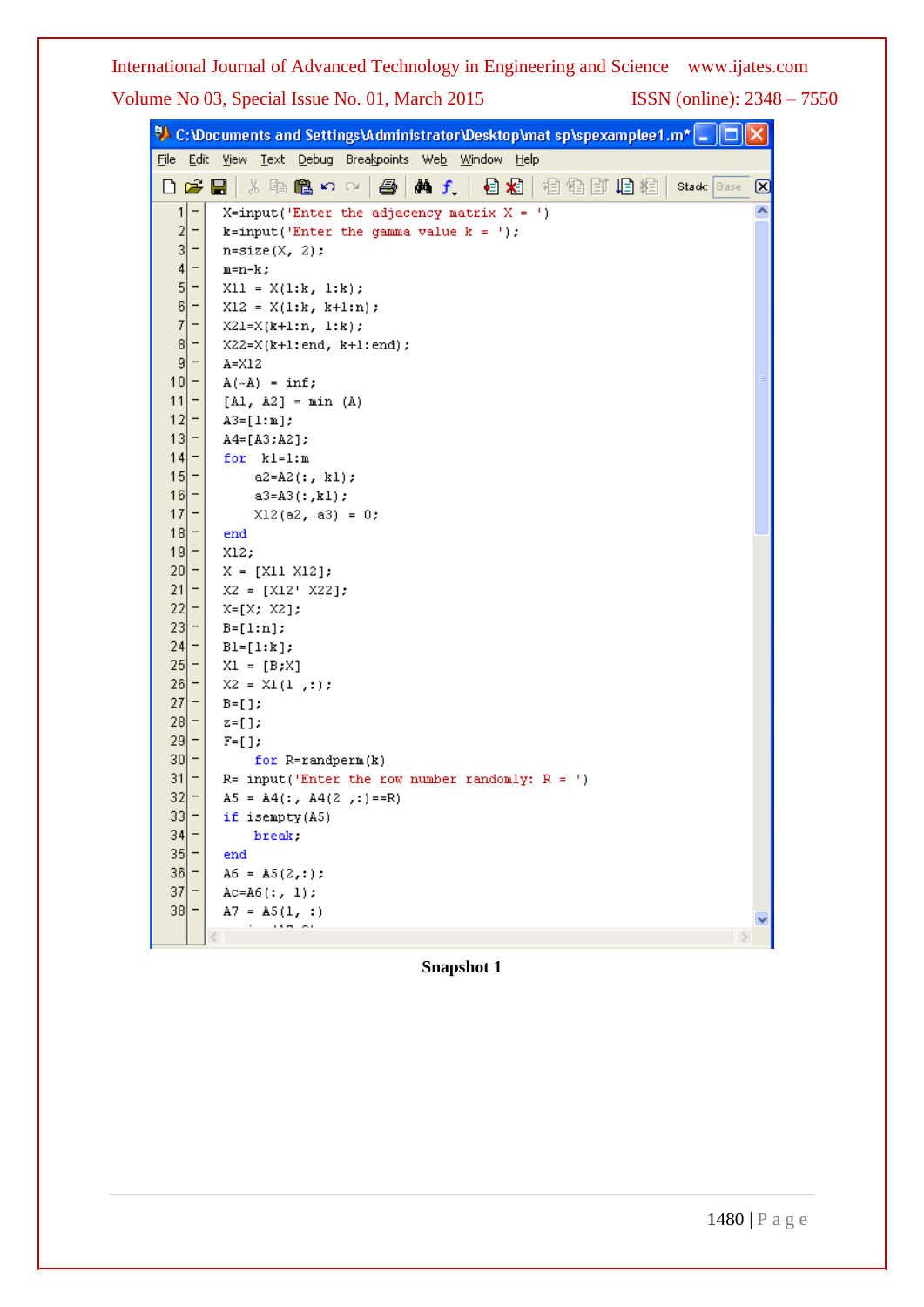|                 |                          | $\mathsf{P}\!\!\!\!\lambda$ C:\Documents and Settings\Administrator\Desktop\mat sp\spexamplee1.m* $\Box$ $\Box$ |   |
|-----------------|--------------------------|-----------------------------------------------------------------------------------------------------------------|---|
| Eile            | Edit                     | Text Debug Breakpoints Web Window<br><b>View</b><br>Help                                                        |   |
| D               |                          | 确 f<br>¢ l<br>Y,<br>目相<br>相看耳<br>坦粗<br>脂腐めの<br>a<br>Stadc Base                                                  | ☑ |
| $39 -$          |                          | $n = size(A7, 2);$                                                                                              |   |
| $40 -$          |                          | $A8 = A7 + k$ ;                                                                                                 |   |
| 41              | -                        | $A9 = [Ac A8]$                                                                                                  |   |
| 42              |                          | $z = [z A9];$                                                                                                   |   |
| 43              | -                        | for i=A9                                                                                                        |   |
| 44              | -                        | $X1$ (:, $X1(1, :)=i=[1;$                                                                                       |   |
| 45              | -                        | end                                                                                                             |   |
| $46 -$          |                          | if isempty(X1)                                                                                                  |   |
| 47              | $\overline{\phantom{0}}$ | break.                                                                                                          |   |
| $ 48 $ –        |                          | end                                                                                                             |   |
| $49 -$          |                          | $X5 = X1 (z+1, : )$                                                                                             |   |
| 50              |                          | $X5(\sim X5) = inf;$                                                                                            |   |
| 51              | -                        | $[R1, C1] = min(X5(:))$                                                                                         |   |
| 52              | -                        | if Rl==inf                                                                                                      |   |
| 53              |                          | $R1=0$                                                                                                          |   |
| 54              | <b>-</b>                 | end                                                                                                             |   |
| 55              | -                        | $B=[B R1];$                                                                                                     |   |
| 56              | $\overline{\phantom{0}}$ | $[r,c]=find(X5=-min(min(X5)))$ ;                                                                                |   |
| 57              | $\qquad \qquad -$        | if $size(c,1) == 1$                                                                                             |   |
| 58              | $\overline{\phantom{0}}$ | $X6 = X1(:,c);$                                                                                                 |   |
| $59 -$          |                          | $X7 = X6(1, : )$                                                                                                |   |
| 60              | $\overline{\phantom{0}}$ | else size $(c,1) \sim = 1$                                                                                      |   |
| 61              |                          | $c=c$ ( $c<$ k) ;                                                                                               |   |
| 62              |                          | [al a2]=unique( $c$ (:,1))                                                                                      |   |
| 63<br>64        | $\overline{a}$           | end                                                                                                             |   |
| 65              | Ξ<br>Ξ                   | $z1 = z(:,r);$                                                                                                  |   |
| $66 -$          |                          | $XI(z1+1,c)=0$<br>Al                                                                                            |   |
| 67              | -                        | в                                                                                                               |   |
| $68 -$          |                          | $BI=[A1 B]$                                                                                                     |   |
| $69 -$          |                          | $S1 = sum(B1)$                                                                                                  |   |
| $70 -$          |                          | X7                                                                                                              |   |
| 71              |                          | $if c==1$                                                                                                       |   |
| 72              |                          | disp('Choose any row from A:')                                                                                  |   |
| 73              |                          | else if $X7 > k$                                                                                                |   |
| 74              |                          | disp('Choose any row from A:')                                                                                  |   |
| 75              |                          | else                                                                                                            |   |
| 76              |                          | disp('Choose the row value as the value of X7:')                                                                |   |
| 77              |                          | end                                                                                                             |   |
| $ 78  -$        |                          | end                                                                                                             |   |
| 79              |                          | end                                                                                                             |   |
| 80 <sup>1</sup> |                          | $disp('The weight of spanning tree is =')$                                                                      |   |
| 81              |                          | Sl                                                                                                              |   |
|                 |                          |                                                                                                                 |   |
|                 |                          | Ln 39<br>script<br>Col 1                                                                                        |   |

**Snapshot 2**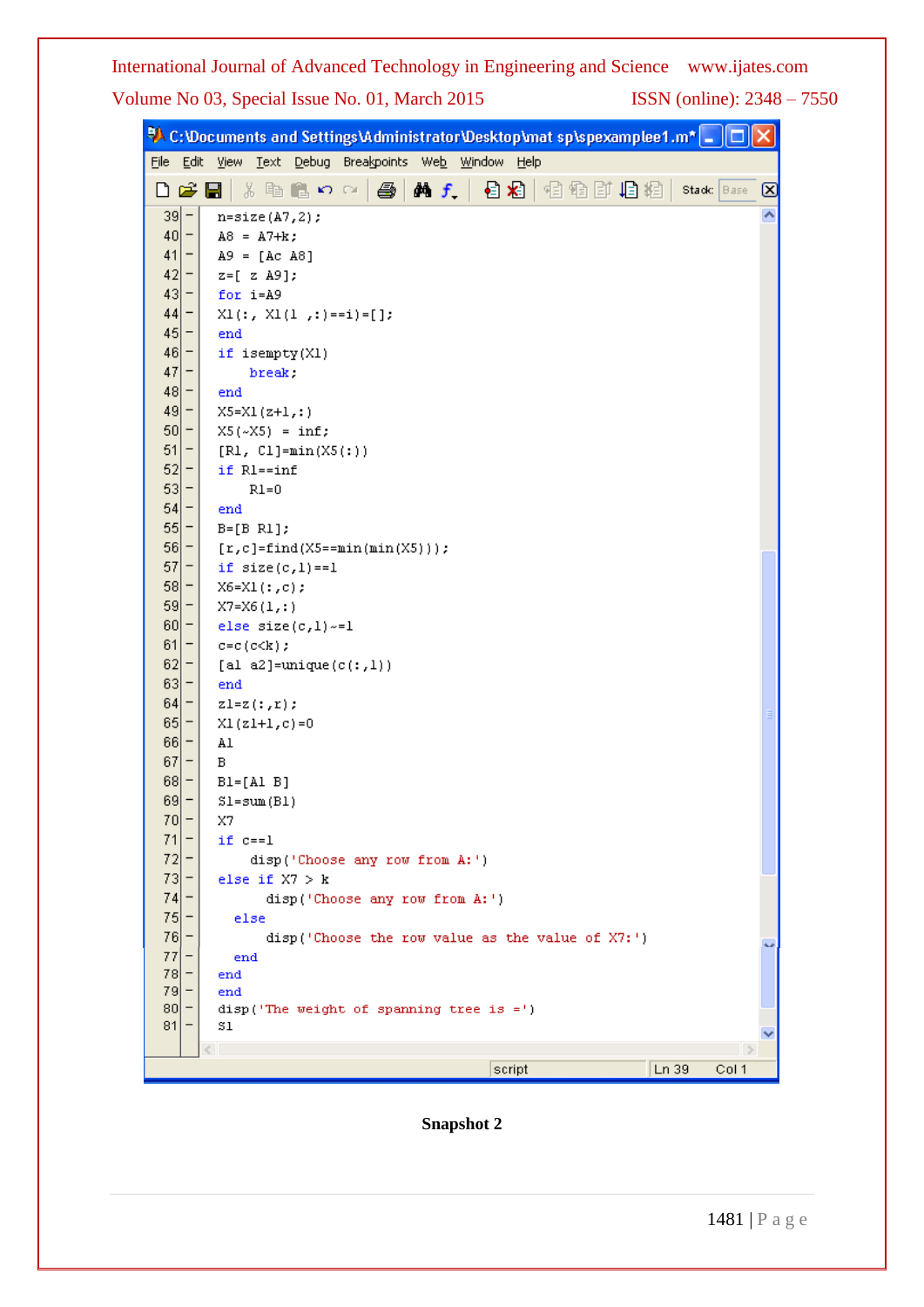#### **Output Verification**

In this section we provide verification for few graphs using the above coding.

#### **Example 1**

We consider the adjacency matrix of Fig. 2. and verify the weight of spanning tree.

Snap shot 3 provides the input matrix for the graph in Fig. 2.

| <b>BATTAN</b>                                                                                                        |  |
|----------------------------------------------------------------------------------------------------------------------|--|
| File Edit View Web Window Help                                                                                       |  |
| □ 當   %   ® ■ <> <>   第   ?   Current Directory:   C'Occurrents and SettingsVAdministrator Desittsplanet sp          |  |
| <b>Concreted Window</b>                                                                                              |  |
| Enter the adjacency matrix X = [00061191500; 000480073; 00000000190; 640000000; 118000000; 9000000; 1500000; 1500000 |  |

#### **Snapshot 3**

Snapshot 4 provides the out put matrix for the matrix in snapshot 3. Here the cardinality of the  $\gamma$  - value is 3. So when  $k = 3$ , the submatrix A generated is also seen in snapshot 4.

|        | <b>AMATLAB</b>          |          |                               |                  |                |         |        |        |                  |                                                         |  |
|--------|-------------------------|----------|-------------------------------|------------------|----------------|---------|--------|--------|------------------|---------------------------------------------------------|--|
| Eile   | Edit                    | View Web |                               | Window           | Help           |         |        |        |                  |                                                         |  |
| D      | Ê                       | ¥.       | 电自めの                          |                  | 斷<br>Ŷ.        |         |        |        |                  | Current Directory: C:\Documents and Settings\Administ ↓ |  |
| $x =$  |                         |          |                               |                  |                |         |        |        |                  |                                                         |  |
|        |                         |          |                               |                  |                |         |        |        |                  |                                                         |  |
|        | 0                       | 0        | 0                             | 6                | $11\,$         | 9       | 15     | 0      | 0                |                                                         |  |
|        | 0                       | 0        | 0                             | 4                | 8              | 0       | 0      | 7      | 3                |                                                         |  |
|        | $\,0$                   | 0        | $\mathbf 0$                   | $\mathbf 0$      | $\circ$        | 0       | 0      | 19     | 0                |                                                         |  |
|        | 6                       | 4        | 0                             | 0                | $\overline{0}$ | 0       | 0      | 0      | 0                |                                                         |  |
|        | $11\,$                  | 8        | 0                             | 0                | 0              | 0       | 0      | 0      | 0                |                                                         |  |
|        | 9                       | 0        | 0                             | 0                | $\mathbf 0$    | $\circ$ | 0      | 0      | 0                |                                                         |  |
|        | $15\,$                  | 0        | 0                             | 0                | 0              | 0       | 0      | 0      | 0                |                                                         |  |
|        | $\,0\,$<br>0            | 7<br>3   | 19<br>$\boldsymbol{0}$        | 0<br>$\mathbf 0$ | 0              | 0<br>0  | 0<br>0 | 0<br>0 | $\mathbf 0$<br>0 |                                                         |  |
|        |                         |          |                               |                  | 0              |         |        |        |                  |                                                         |  |
|        |                         |          | Enter the gamma value $k = 3$ |                  |                |         |        |        |                  |                                                         |  |
| $A =$  |                         |          |                               |                  |                |         |        |        |                  |                                                         |  |
|        | 6                       | $11\,$   | 9                             | 15               | 0              | 0       |        |        |                  |                                                         |  |
|        | $\overline{\mathbf{4}}$ | 8        | 0                             | $\mathbf 0$      | 7              | 3       |        |        |                  |                                                         |  |
|        | $\mathbf 0$             | 0        | $\boldsymbol{0}$              | 0                | 19             | 0       |        |        |                  |                                                         |  |
|        |                         |          |                               |                  |                |         |        |        |                  |                                                         |  |
|        |                         |          |                               |                  |                |         |        |        |                  |                                                         |  |
| $AI =$ |                         |          |                               |                  |                |         |        |        |                  |                                                         |  |
|        |                         |          |                               |                  |                |         |        |        |                  |                                                         |  |
|        | $\bf{4}$                | 8        | 9                             | $15\,$           | 7              | 3       |        |        |                  |                                                         |  |
|        |                         |          |                               |                  |                |         |        |        |                  |                                                         |  |
|        |                         |          |                               |                  |                |         |        |        |                  |                                                         |  |
| $A2 =$ |                         |          |                               |                  |                |         |        |        |                  |                                                         |  |
|        | 2                       | 2        | $\mathbf 1$                   | $\mathbf 1$      | 2              | 2       |        |        |                  |                                                         |  |
|        |                         |          |                               |                  |                |         |        |        |                  |                                                         |  |

#### **Snapshot 4**

In the following snapshots  $5 - 7$ , Xi represents the reduced matrix obtained in each stage, R represents the row selected in each execution, R1 the minimum value in each stage.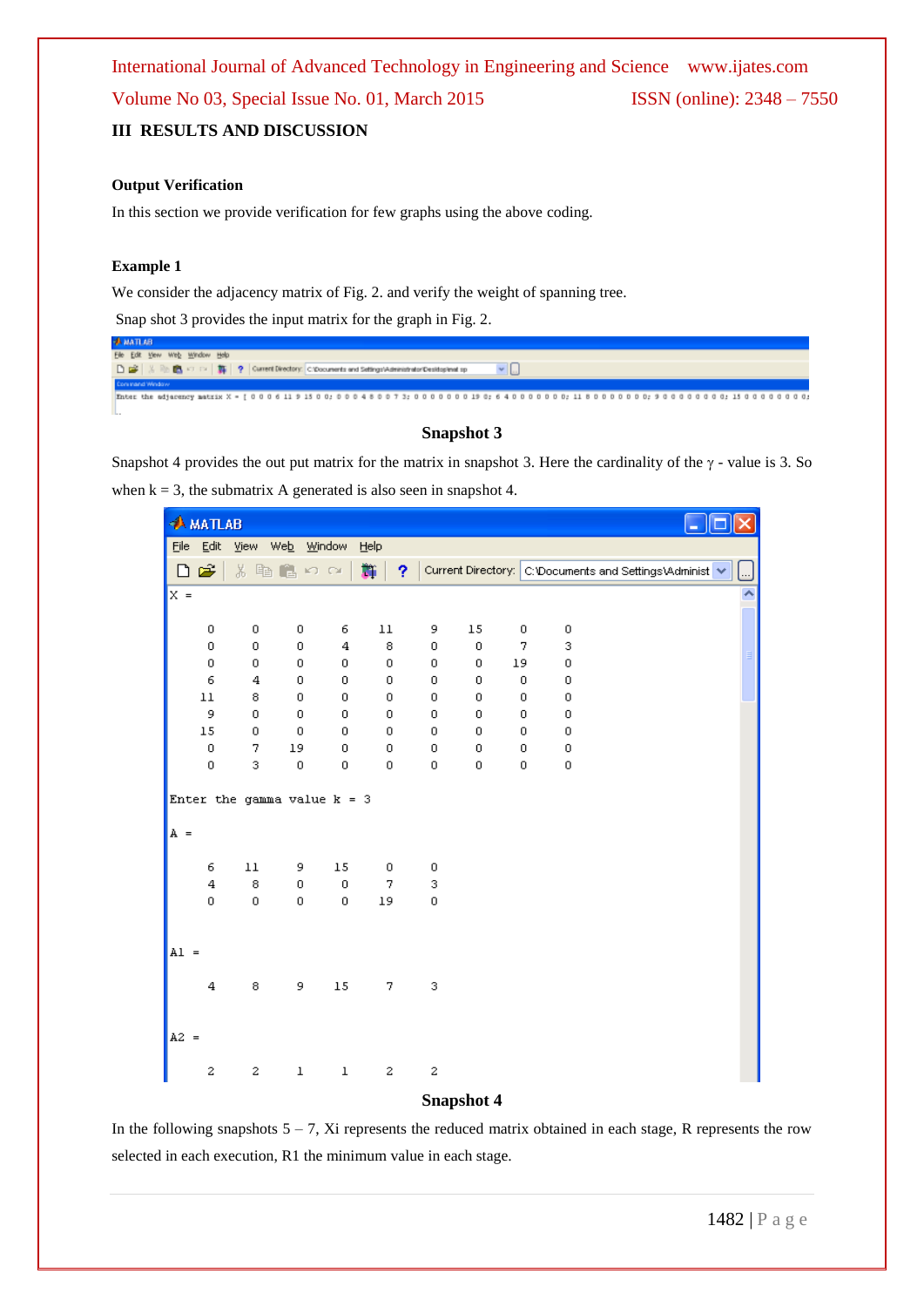|          | <b>AMATLAB</b>             |                         |                    |             |                                        |              |        |                      |                                                         |  |
|----------|----------------------------|-------------------------|--------------------|-------------|----------------------------------------|--------------|--------|----------------------|---------------------------------------------------------|--|
|          | $File Edit$                | View Web Window         |                    |             | Help                                   |              |        |                      |                                                         |  |
|          | □□                         |                         | るも色めな              |             | 豑<br>Ÿ.                                |              |        |                      | Current Directory: C:\Documents and Settings\Administ M |  |
| $X1 =$   |                            |                         |                    |             |                                        |              |        |                      |                                                         |  |
|          | $\mathbf 1$                | 2                       | з                  | $\bf{4}$    | $\sqrt{5}$                             | 6            | 7      | 8                    | 9                                                       |  |
|          | 0<br>$\mathbf 0$           | $\,0\,$<br>0            | $\,0\,$<br>$\,0\,$ | 6<br>0      | $11\,$<br>$\,0\,$                      | $\,0\,$<br>0 | 0<br>0 | $\mathbf 0$<br>$\,0$ | 0<br>0                                                  |  |
|          | $\mathbf 0$                | $\,0\,$                 | 0                  | 0           | $\,0$                                  | 0            | 0      | 19                   | 0                                                       |  |
|          | $\epsilon$<br>$11\,$       | 0<br>0                  | $\,0\,$<br>0       | 0<br>0      | 0<br>$\mathbf 0$                       | $\,0\,$<br>0 | 0<br>0 | 0<br>0               | 0<br>0                                                  |  |
|          | $\,0\,$                    | 0                       | 0                  | 0           | 0                                      | 0            | 0      | 0                    | 0                                                       |  |
|          | $\mathbf 0$<br>$\mathbf 0$ | 0<br>$\mathbf 0$        | $\,0\,$<br>19      | 0<br>0      | 0<br>0                                 | $\,0\,$<br>0 | 0<br>0 | 0<br>0               | 0<br>0                                                  |  |
|          | 0                          | 0                       | 0                  | 0           | 0                                      | $\mathbf 0$  | 0      | 0                    | 0                                                       |  |
|          |                            |                         |                    |             | Enter the row number randomly: $R = 1$ |              |        |                      |                                                         |  |
| $R =$    |                            |                         |                    |             |                                        |              |        |                      |                                                         |  |
|          | $\mathbf 1$                |                         |                    |             |                                        |              |        |                      |                                                         |  |
|          |                            |                         |                    |             |                                        |              |        |                      |                                                         |  |
| $A5 =$   |                            |                         |                    |             |                                        |              |        |                      |                                                         |  |
|          | 3                          | $\overline{\mathbf{4}}$ |                    |             |                                        |              |        |                      |                                                         |  |
|          | $\mathbf 1$                | $\mathbf 1$             |                    |             |                                        |              |        |                      |                                                         |  |
|          |                            |                         |                    |             |                                        |              |        |                      |                                                         |  |
| $A7 =$   |                            |                         |                    |             |                                        |              |        |                      |                                                         |  |
|          | 3                          | 4                       |                    |             |                                        |              |        |                      |                                                         |  |
| $A9 =$   |                            |                         |                    |             |                                        |              |        |                      |                                                         |  |
|          | $\mathbf 1$                | 6                       | 7                  |             |                                        |              |        |                      |                                                         |  |
|          |                            |                         |                    |             |                                        |              |        |                      |                                                         |  |
| $X5 =$   |                            |                         |                    |             |                                        |              |        |                      |                                                         |  |
|          | 0                          | $\,0\,$                 | 6                  | $11\,$      | $\,0\,$                                | $\,0$        |        |                      |                                                         |  |
|          | 0                          | $\boldsymbol{0}$        | $\boldsymbol{0}$   | $\,0\,$     | $\circ$                                | $\,0\,$      |        |                      |                                                         |  |
|          | $\mathbf 0$                | $\mathbf 0$             | $\mathbf 0$        | $\mathbf 0$ | $\mathbf 0$                            | $\mathbf 0$  |        |                      |                                                         |  |
|          |                            |                         |                    |             |                                        |              |        |                      |                                                         |  |
| $RI =$   |                            |                         |                    |             |                                        |              |        |                      |                                                         |  |
|          | 6                          |                         |                    |             |                                        |              |        |                      |                                                         |  |
|          |                            |                         |                    |             |                                        |              |        |                      |                                                         |  |
| $CL =$   |                            |                         |                    |             |                                        |              |        |                      |                                                         |  |
|          | 7                          |                         |                    |             |                                        |              |        |                      |                                                         |  |
|          |                            |                         |                    |             |                                        |              |        |                      |                                                         |  |
| $ X7  =$ |                            |                         |                    |             |                                        |              |        |                      |                                                         |  |
|          |                            |                         |                    |             |                                        |              |        |                      |                                                         |  |
|          | 4                          |                         | $\rm{mm}$          |             |                                        |              |        |                      | $\Rightarrow$                                           |  |
|          | <b>Start</b>               |                         |                    |             |                                        |              |        |                      |                                                         |  |
|          |                            |                         |                    |             |                                        |              |        |                      |                                                         |  |

**Snapshot 5**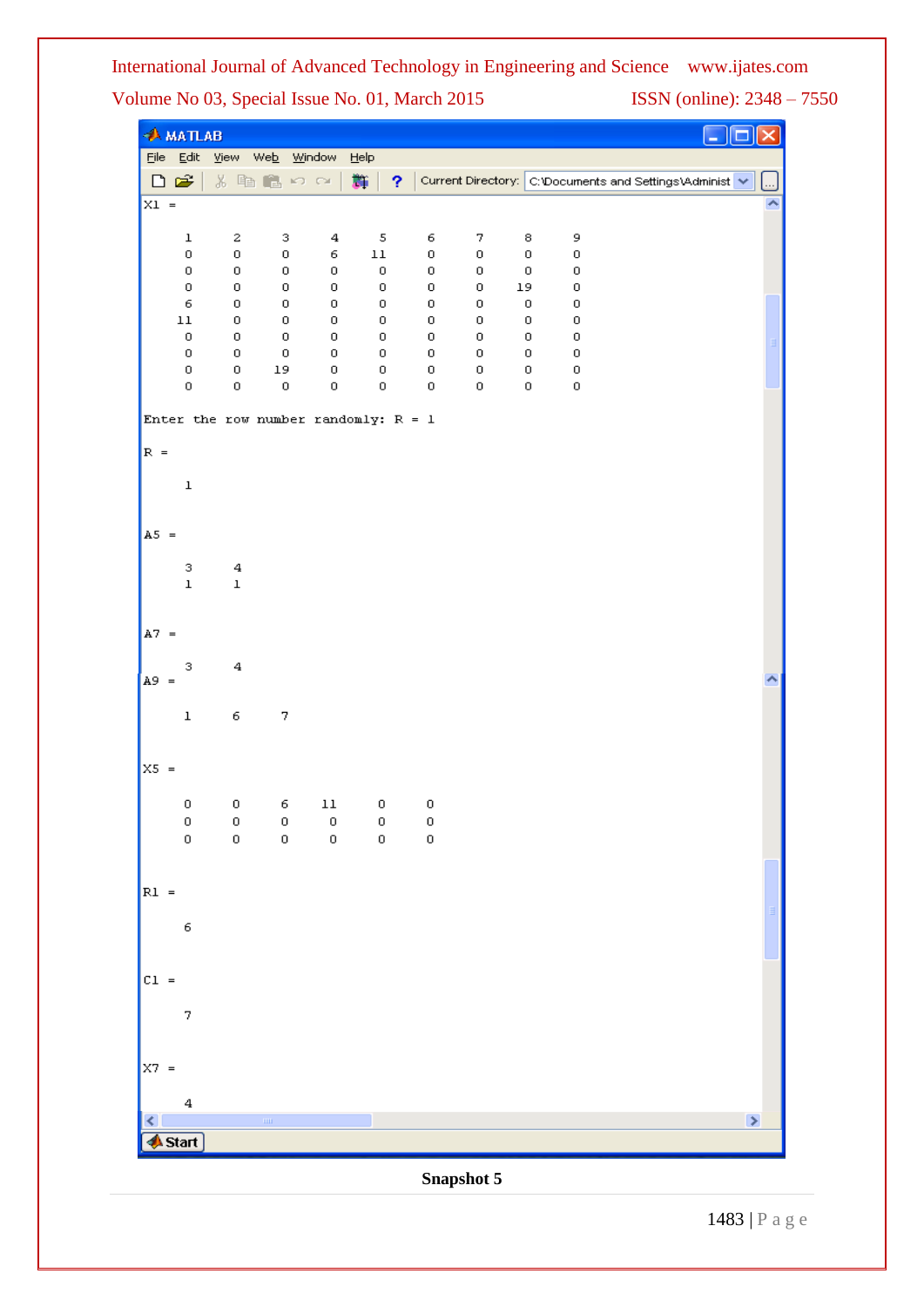|          | $A$ MATLAB              |                                                                                                                                                                                                                                                                                                                                                                                     |                                |                            |                                        |                  |            |                                                                  |
|----------|-------------------------|-------------------------------------------------------------------------------------------------------------------------------------------------------------------------------------------------------------------------------------------------------------------------------------------------------------------------------------------------------------------------------------|--------------------------------|----------------------------|----------------------------------------|------------------|------------|------------------------------------------------------------------|
|          |                         |                                                                                                                                                                                                                                                                                                                                                                                     | File Edit View Web Window Help |                            |                                        |                  |            |                                                                  |
| 口后       |                         |                                                                                                                                                                                                                                                                                                                                                                                     | るも良いの                          |                            | - 26  <br>?                            |                  |            | Current Directory: C:\Documents and Settings\Administ V  <br>تتا |
| $x_1 =$  |                         |                                                                                                                                                                                                                                                                                                                                                                                     |                                |                            |                                        |                  |            |                                                                  |
|          | 2                       | з                                                                                                                                                                                                                                                                                                                                                                                   | 4                              | 5                          | 8                                      | 9                |            |                                                                  |
|          | 0                       | 0                                                                                                                                                                                                                                                                                                                                                                                   | 0                              | $11\,$                     | 0                                      | $\,0$            |            |                                                                  |
|          | 0<br>0                  | 0<br>0                                                                                                                                                                                                                                                                                                                                                                              | 0<br>0                         | $\mathbf 0$<br>$\mathbf 0$ | $\,0$<br>19                            | $\,0$<br>$\,0\,$ |            |                                                                  |
|          | 0                       | $\,0\,$                                                                                                                                                                                                                                                                                                                                                                             | 0                              | 0                          | $\,0$                                  | $\,0$            |            |                                                                  |
|          | 0                       | 0                                                                                                                                                                                                                                                                                                                                                                                   | 0                              | 0                          | 0                                      | $\,0\,$          |            |                                                                  |
|          | 0<br>0                  | $\,0\,$<br>$\,0\,$                                                                                                                                                                                                                                                                                                                                                                  | 0<br>0                         | 0<br>$\,0\,$               | 0<br>0                                 | $\,0$<br>$\,0\,$ |            |                                                                  |
|          | 0                       | 19                                                                                                                                                                                                                                                                                                                                                                                  | 0                              | $\mathbf 0$                | 0                                      | $\,0\,$          |            |                                                                  |
|          | 0                       | 0                                                                                                                                                                                                                                                                                                                                                                                   | 0                              | 0                          | 0                                      | $\,0\,$          |            |                                                                  |
| $AL =$   |                         |                                                                                                                                                                                                                                                                                                                                                                                     |                                |                            |                                        |                  |            |                                                                  |
|          |                         |                                                                                                                                                                                                                                                                                                                                                                                     |                                |                            |                                        |                  |            |                                                                  |
|          | $\bf{4}$                | 8                                                                                                                                                                                                                                                                                                                                                                                   | 9                              | $15\,$                     | 7                                      | 3                |            |                                                                  |
| $B =$    |                         |                                                                                                                                                                                                                                                                                                                                                                                     |                                |                            |                                        |                  |            |                                                                  |
|          |                         |                                                                                                                                                                                                                                                                                                                                                                                     |                                |                            |                                        |                  |            |                                                                  |
|          | 6                       |                                                                                                                                                                                                                                                                                                                                                                                     |                                |                            |                                        |                  |            |                                                                  |
| $B1 =$   |                         |                                                                                                                                                                                                                                                                                                                                                                                     |                                |                            |                                        |                  |            |                                                                  |
|          | $\bf{4}$                | 8                                                                                                                                                                                                                                                                                                                                                                                   | 9                              |                            |                                        |                  |            |                                                                  |
|          |                         |                                                                                                                                                                                                                                                                                                                                                                                     |                                | $1\,5$                     | 7                                      | 3                | 6          |                                                                  |
| S1       |                         |                                                                                                                                                                                                                                                                                                                                                                                     |                                |                            |                                        |                  |            |                                                                  |
|          | 52                      |                                                                                                                                                                                                                                                                                                                                                                                     |                                |                            |                                        |                  |            |                                                                  |
|          |                         |                                                                                                                                                                                                                                                                                                                                                                                     |                                |                            |                                        |                  |            |                                                                  |
| $ X7  =$ |                         |                                                                                                                                                                                                                                                                                                                                                                                     |                                |                            |                                        |                  |            |                                                                  |
|          | 4                       |                                                                                                                                                                                                                                                                                                                                                                                     |                                |                            |                                        |                  |            |                                                                  |
|          |                         |                                                                                                                                                                                                                                                                                                                                                                                     | Choose any row from A:         |                            |                                        |                  |            |                                                                  |
|          |                         |                                                                                                                                                                                                                                                                                                                                                                                     |                                |                            | Enter the row number randomly: $R = 2$ |                  |            |                                                                  |
| $R =$    |                         |                                                                                                                                                                                                                                                                                                                                                                                     |                                |                            |                                        |                  |            |                                                                  |
|          |                         |                                                                                                                                                                                                                                                                                                                                                                                     |                                |                            |                                        |                  |            |                                                                  |
|          | 2                       |                                                                                                                                                                                                                                                                                                                                                                                     |                                |                            |                                        |                  |            |                                                                  |
|          |                         |                                                                                                                                                                                                                                                                                                                                                                                     |                                |                            |                                        |                  |            |                                                                  |
| $A5 =$   |                         |                                                                                                                                                                                                                                                                                                                                                                                     |                                |                            |                                        |                  |            |                                                                  |
|          | $\mathbf 1$             | $\boldsymbol{z}$                                                                                                                                                                                                                                                                                                                                                                    | $\mathbf S$                    | 6                          |                                        |                  |            |                                                                  |
|          | $\overline{\mathbf{c}}$ | $\mathbf{2}% ^{2}=\mathbf{2}^{2}+\mathbf{1}^{2}+\mathbf{1}^{2}+\mathbf{1}^{2}+\mathbf{1}^{2}+\mathbf{1}^{2}+\mathbf{1}^{2}+\mathbf{1}^{2}+\mathbf{1}^{2}+\mathbf{1}^{2}+\mathbf{1}^{2}+\mathbf{1}^{2}+\mathbf{1}^{2}+\mathbf{1}^{2}+\mathbf{1}^{2}+\mathbf{1}^{2}+\mathbf{1}^{2}+\mathbf{1}^{2}+\mathbf{1}^{2}+\mathbf{1}^{2}+\mathbf{1}^{2}+\mathbf{1}^{2}+\mathbf{1}^{2}+\mathbf$ | $\mathbf{z}$                   | $\boldsymbol{2}$           |                                        |                  |            |                                                                  |
| $A7 =$   |                         |                                                                                                                                                                                                                                                                                                                                                                                     |                                |                            |                                        |                  |            |                                                                  |
|          |                         |                                                                                                                                                                                                                                                                                                                                                                                     |                                |                            |                                        |                  |            |                                                                  |
| ≺        | $\mathbf 1$             | $\mathbf{2}% =\mathbf{1}_{B}\left( \mathbf{1}_{B}\right) ^{\ast}\mathbf{1}_{B}\left( \mathbf{1}_{B}\right)$                                                                                                                                                                                                                                                                         | 5<br>$\rm{m}$                  | 6                          |                                        |                  |            | $\rightarrow$                                                    |
|          | <mark>∯</mark> Start ]  |                                                                                                                                                                                                                                                                                                                                                                                     |                                |                            |                                        |                  |            |                                                                  |
|          |                         |                                                                                                                                                                                                                                                                                                                                                                                     |                                |                            |                                        |                  | Snapshot 6 |                                                                  |

1484 | P a g e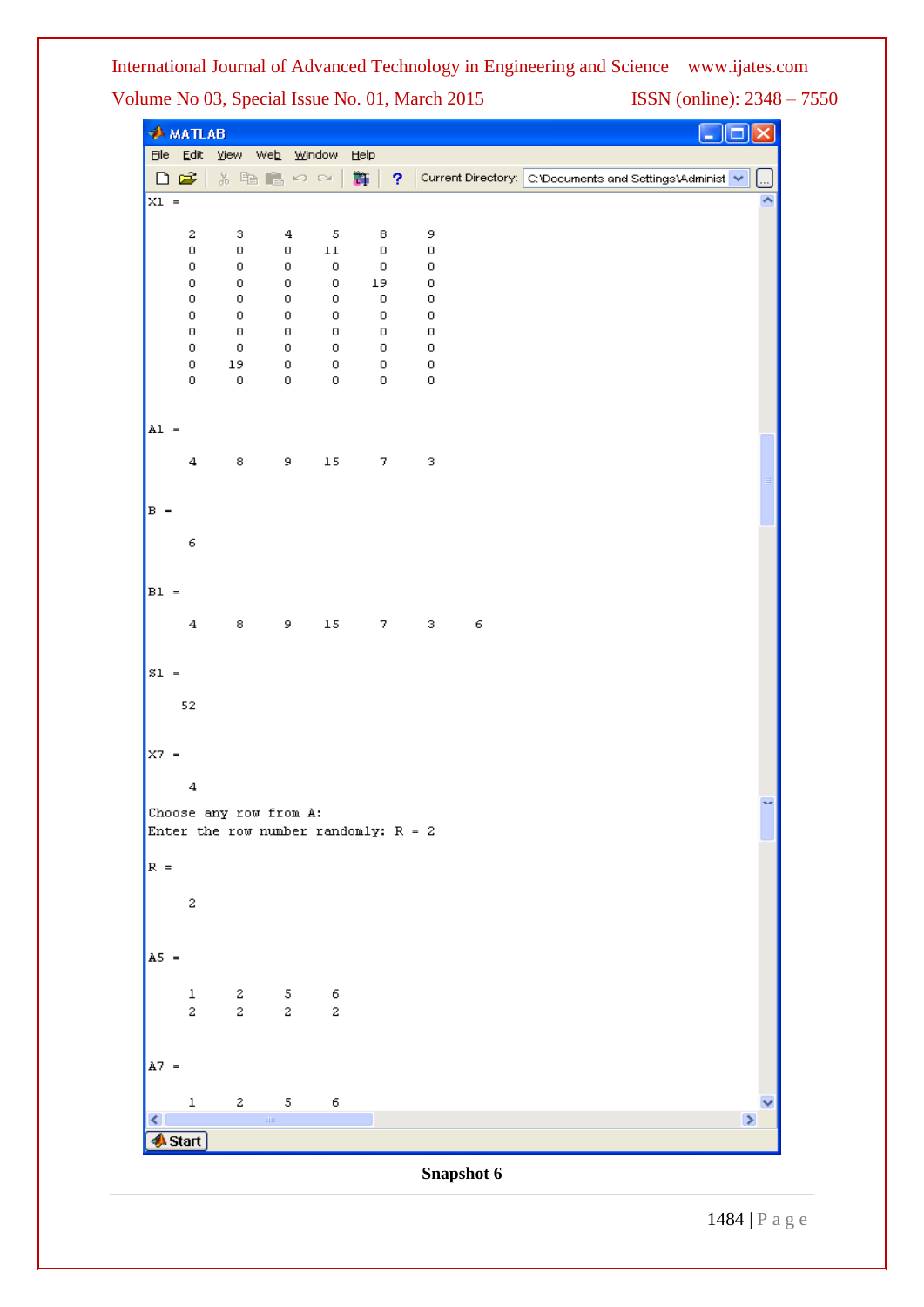|                 | $A$ MATLAB         |                                |            |        |                    |                       |       |             |  |                                                         |               |
|-----------------|--------------------|--------------------------------|------------|--------|--------------------|-----------------------|-------|-------------|--|---------------------------------------------------------|---------------|
|                 |                    | File Edit View Web Window Help |            |        |                    |                       |       |             |  |                                                         |               |
|                 | $\Box$ $\cong$     | る脂肪のの                          |            |        | - 第一               | $\gamma$              |       |             |  | Current Directory: C:\Documents and Settings\Administ v |               |
| $A9 =$          |                    |                                |            |        |                    |                       |       |             |  |                                                         |               |
|                 | 2                  | $\bf{4}$                       | $\sqrt{5}$ | 8      | 9                  |                       |       |             |  |                                                         |               |
| $X5 =$          |                    |                                |            |        |                    |                       |       |             |  |                                                         |               |
|                 |                    |                                |            |        |                    |                       |       |             |  |                                                         |               |
|                 | $\,0\,$<br>0       |                                |            |        |                    |                       |       |             |  |                                                         |               |
|                 | $\mathsf 0$        |                                |            |        |                    |                       |       |             |  |                                                         |               |
|                 | $\,0\,$            |                                |            |        |                    |                       |       |             |  |                                                         |               |
|                 | $\,0\,$<br>$\,0\,$ |                                |            |        |                    |                       |       |             |  |                                                         |               |
|                 | $_{\rm 19}$        |                                |            |        |                    |                       |       |             |  |                                                         |               |
|                 | $\,0\,$            |                                |            |        |                    |                       |       |             |  |                                                         |               |
| $R1 =$          |                    |                                |            |        |                    |                       |       |             |  |                                                         |               |
|                 | $_{\rm 19}$        |                                |            |        |                    |                       |       |             |  |                                                         |               |
| $CL =$          |                    |                                |            |        |                    |                       |       |             |  |                                                         |               |
|                 |                    |                                |            |        |                    |                       |       |             |  |                                                         |               |
|                 | 7                  |                                |            |        |                    |                       |       |             |  |                                                         |               |
| $X7 =$          |                    |                                |            |        |                    |                       |       |             |  |                                                         |               |
|                 | 3                  |                                |            |        |                    |                       |       |             |  |                                                         |               |
| $X1 =$          |                    |                                |            |        |                    |                       |       |             |  |                                                         |               |
|                 | 3                  |                                |            |        |                    |                       |       |             |  |                                                         |               |
|                 | 0                  |                                |            |        |                    |                       |       |             |  |                                                         |               |
|                 | 0<br>0             |                                |            |        |                    |                       |       |             |  |                                                         |               |
|                 | 0                  |                                |            |        |                    |                       |       |             |  |                                                         |               |
|                 | 0                  |                                |            |        |                    |                       |       |             |  |                                                         |               |
|                 | 0<br>0             |                                |            |        |                    |                       |       |             |  |                                                         |               |
|                 | 0                  |                                |            |        |                    |                       |       |             |  |                                                         |               |
|                 | 0                  |                                |            |        |                    |                       |       |             |  |                                                         |               |
| $AI =$          |                    |                                |            |        |                    |                       |       |             |  |                                                         |               |
|                 | $\bf{4}$           | $^{\rm 8}$                     | 9          |        | $15\qquad \quad 7$ | 3                     |       |             |  |                                                         |               |
| $B =$           |                    |                                |            |        |                    |                       |       |             |  |                                                         |               |
|                 |                    |                                |            |        |                    |                       |       |             |  |                                                         |               |
|                 | 6                  | $_{\rm 19}$                    |            |        |                    |                       |       |             |  |                                                         |               |
| $B1 =$          |                    |                                |            |        |                    |                       |       |             |  |                                                         |               |
|                 | $\bf{4}$           | $^{\rm 8}$                     | $9 - 1$    | $15\,$ |                    | $_{\rm 3}$<br>$7 - 1$ | $6 -$ | $_{\rm 19}$ |  |                                                         |               |
| $\mathbb{S}1$ = |                    |                                |            |        |                    |                       |       |             |  |                                                         |               |
|                 |                    |                                |            |        |                    |                       |       |             |  |                                                         |               |
|                 | $71\,$             |                                |            |        |                    |                       |       |             |  |                                                         |               |
|                 |                    |                                |            |        |                    |                       |       |             |  |                                                         |               |
| $X7 =$          |                    |                                |            |        |                    |                       |       |             |  |                                                         |               |
|                 |                    |                                |            |        |                    |                       |       |             |  |                                                         |               |
|                 | 3<br>start ]       | $\mathbf{m}$                   |            |        |                    |                       |       |             |  |                                                         | $\Rightarrow$ |
|                 |                    |                                |            |        |                    |                       |       |             |  |                                                         |               |

1485 | P a g e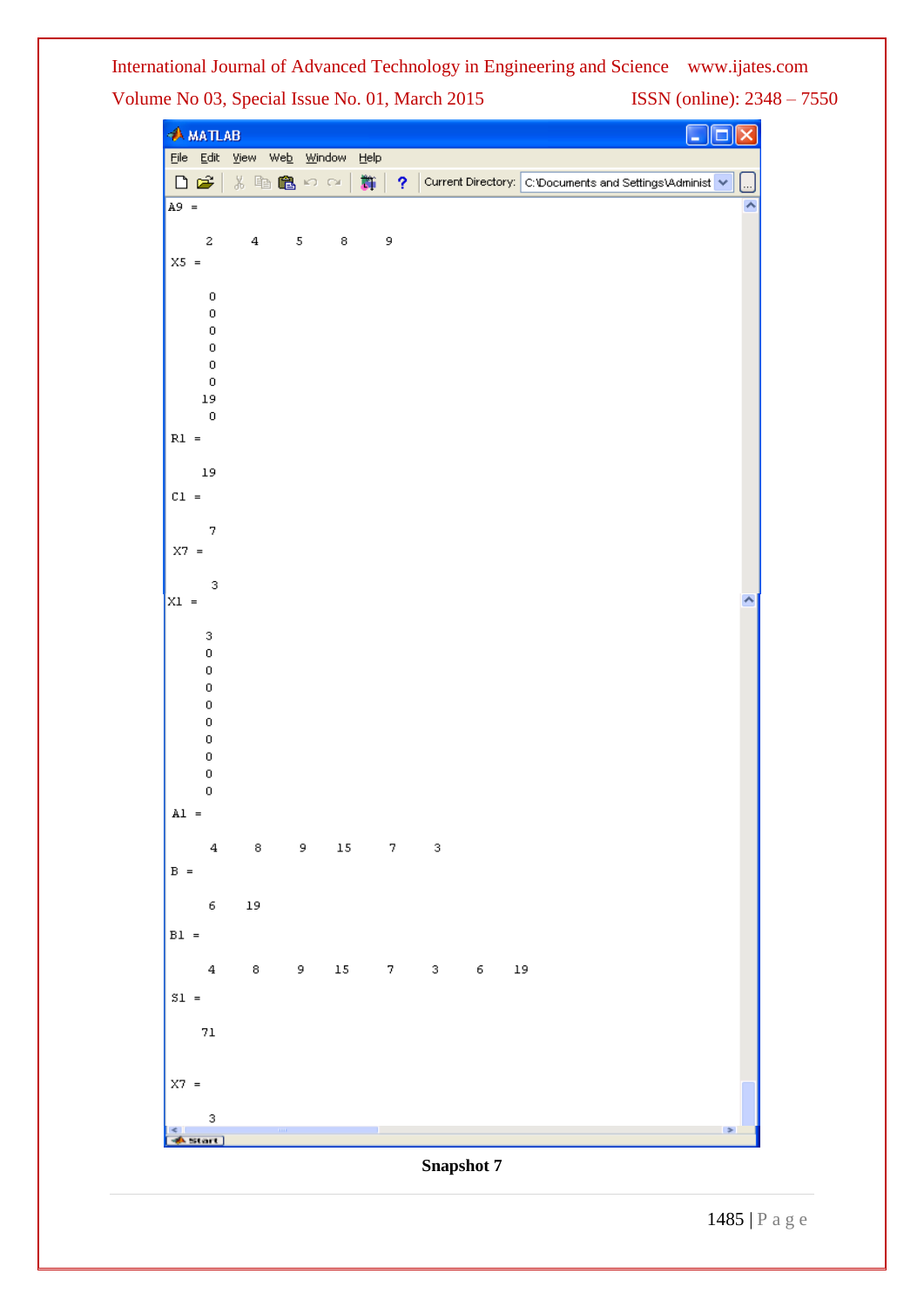In snapshot 8 the final output is 71, which matches with the weight of the sapnning tree, for the graph in Fig . 2.



**Snapshot 8**

**Example 2**



**Fig. 4**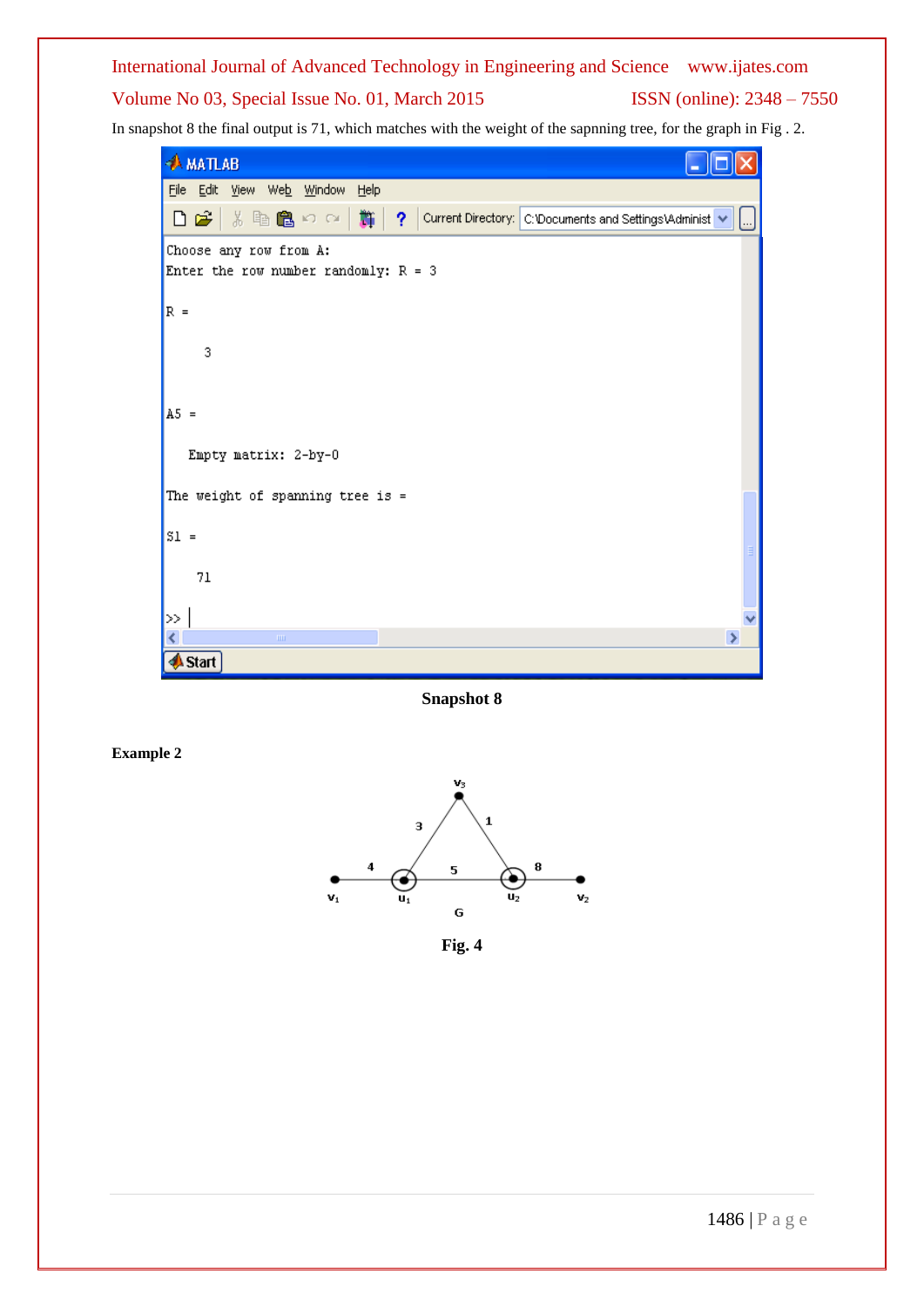**OUTPUT**

|        | <b>AMATLAB</b>         |                |              |              |                                                                                           |    |             |  |                                                                           |  |  |  |  |  |  |  |  |  |
|--------|------------------------|----------------|--------------|--------------|-------------------------------------------------------------------------------------------|----|-------------|--|---------------------------------------------------------------------------|--|--|--|--|--|--|--|--|--|
|        |                        |                |              |              | File Edit View Web Window Help                                                            |    |             |  |                                                                           |  |  |  |  |  |  |  |  |  |
|        | $D \ncong 1$           |                |              |              | ※ 脂 亀 の ○ │                                                                               | 斷上 |             |  | ? Current Directory: C:\Documents and Settings\Administrator\Desktop\ma V |  |  |  |  |  |  |  |  |  |
|        |                        |                |              |              | Enter the adjacency matrix $X = [0 5 4 0 3; 5 0 0 8 1; 4 0 0 0 0; 0 8 0 0 0; 3 1 0 0 0;]$ |    |             |  |                                                                           |  |  |  |  |  |  |  |  |  |
| $x =$  |                        |                |              |              |                                                                                           |    |             |  |                                                                           |  |  |  |  |  |  |  |  |  |
|        |                        |                | $5 -$        | 4            | $\overline{0}$                                                                            |    | з           |  |                                                                           |  |  |  |  |  |  |  |  |  |
|        | 0<br>5                 |                | 0            | $0^-$        | 8.                                                                                        |    | $\mathbf 1$ |  |                                                                           |  |  |  |  |  |  |  |  |  |
|        | $\overline{4}$         | $\overline{0}$ |              | $\mathbf{0}$ | 0                                                                                         |    | $\mathbf 0$ |  |                                                                           |  |  |  |  |  |  |  |  |  |
|        | $\mathbf{0}$           | 8              |              | 0            | 0                                                                                         |    | $\circ$     |  |                                                                           |  |  |  |  |  |  |  |  |  |
|        | 3                      | $\mathbf 1$    |              | 0            | $\overline{0}$                                                                            |    | $\mathbf 0$ |  |                                                                           |  |  |  |  |  |  |  |  |  |
|        |                        |                |              |              | Enter the gamma value $k = 2$                                                             |    |             |  |                                                                           |  |  |  |  |  |  |  |  |  |
| $A =$  |                        |                |              |              |                                                                                           |    |             |  |                                                                           |  |  |  |  |  |  |  |  |  |
|        |                        |                |              |              |                                                                                           |    |             |  |                                                                           |  |  |  |  |  |  |  |  |  |
|        | 4<br>0                 | 8.             | $0 \qquad 3$ | $\mathbf{1}$ |                                                                                           |    |             |  |                                                                           |  |  |  |  |  |  |  |  |  |
|        |                        |                |              |              |                                                                                           |    |             |  |                                                                           |  |  |  |  |  |  |  |  |  |
|        |                        |                |              |              | Enter the row number randomly: $R = 1$                                                    |    |             |  |                                                                           |  |  |  |  |  |  |  |  |  |
| $R =$  |                        |                |              |              |                                                                                           |    |             |  |                                                                           |  |  |  |  |  |  |  |  |  |
|        |                        |                |              |              |                                                                                           |    |             |  |                                                                           |  |  |  |  |  |  |  |  |  |
|        | ı                      |                |              |              |                                                                                           |    |             |  |                                                                           |  |  |  |  |  |  |  |  |  |
|        | Choose any row from A: |                |              |              |                                                                                           |    |             |  |                                                                           |  |  |  |  |  |  |  |  |  |
|        |                        |                |              |              | Enter the row number randomly: $R = 2$                                                    |    |             |  |                                                                           |  |  |  |  |  |  |  |  |  |
| $R =$  |                        |                |              |              |                                                                                           |    |             |  |                                                                           |  |  |  |  |  |  |  |  |  |
|        |                        |                |              |              |                                                                                           |    |             |  |                                                                           |  |  |  |  |  |  |  |  |  |
|        | $\mathbf{z}$           |                |              |              |                                                                                           |    |             |  |                                                                           |  |  |  |  |  |  |  |  |  |
|        |                        |                |              |              |                                                                                           |    |             |  |                                                                           |  |  |  |  |  |  |  |  |  |
|        |                        |                |              |              | The weight of spanning tree is =                                                          |    |             |  |                                                                           |  |  |  |  |  |  |  |  |  |
| $SI =$ |                        |                |              |              |                                                                                           |    |             |  |                                                                           |  |  |  |  |  |  |  |  |  |
|        |                        |                |              |              |                                                                                           |    |             |  |                                                                           |  |  |  |  |  |  |  |  |  |
|        | $16\,$                 |                |              |              |                                                                                           |    |             |  |                                                                           |  |  |  |  |  |  |  |  |  |
| >      |                        |                |              |              |                                                                                           |    |             |  |                                                                           |  |  |  |  |  |  |  |  |  |
|        | <b>A</b> Start         |                |              |              |                                                                                           |    |             |  |                                                                           |  |  |  |  |  |  |  |  |  |

#### **Snapshot 9**

The minimum weight of the spanning tree for the graph in Fig. 4 is 16, which matches with the value obtained in snapshot 9.

#### **IV CONCLUSION**

The above procedure generates the minimum weight of the spanning tree using dominating set. The program developed enables us to calculate the minimum weight of the spanning tree easily since MATLAB is user friendly. We just need to input the adjacency matrix to obtain the minimum weight of the tree. So this procedure can be adopted for generation of spanning trees.

#### **REFERENCES**

[1] R. C. Prim. Shortest Connection Networks and Some Generalizations, Bell Syst. Tech. J., 36, 1957, pp.1389 – 1401.